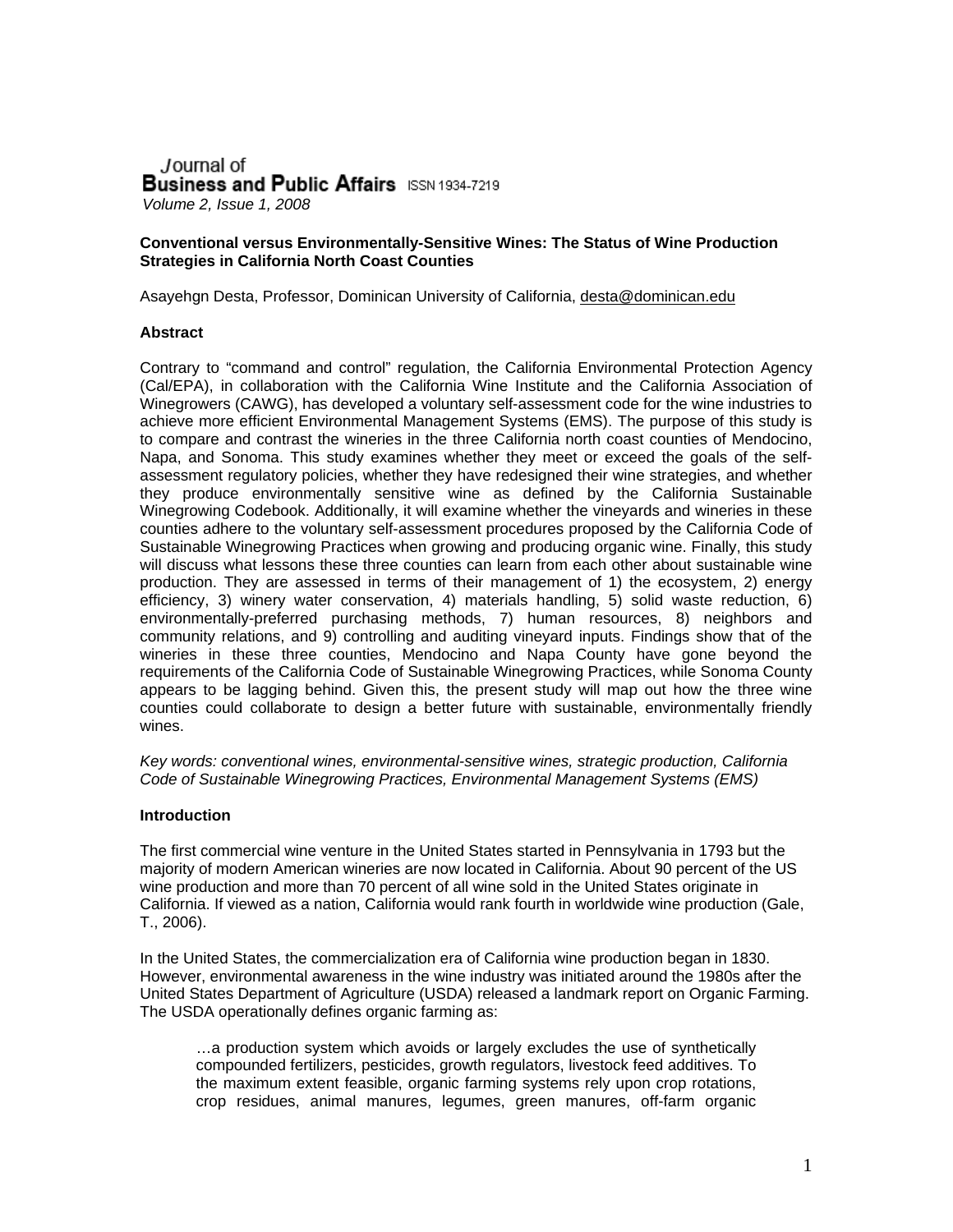wastes, mechanical cultivation, mineral-bearing rocks, and aspects of biological pest control to maintain soil productivity and tilts to supply plant nutrients, and to control insects, weeds, and other pests (USDA, 1980, p. 94).

However, the growth in organic food is driven, on the one hand, by consumers' concerns about conventional agricultural production methods that are dependent on non-renewable resources, chemical fertilizers, and pesticides; and on the other by their demand for safe, healthy food grown with care for the environment. Thus, "...a number of wineries began to practice organic farming (organic viticulture), eliminating their reliance on herbicides, insecticides and fungicides" (Silverman et al., 2005, p.153). Nonetheless, a wide transformation in the agricultural sector and food-processing sector took place after the United Nations' Rio Earth Summit in 1992. Responding to public pressure, legislative attitudes, global environmental movements, environmental regulations, and the wine industry's commitment to social responsibility; around 2002 grape growers and wine producers in California became conscious and started playing an active role to develop a comprehensive blueprint to chart future actions for organic viticulture and winemaking development (Dillon and Fischer, 1992; Lawrence and Morell, 1995; Davidson and Morrell, 2001; Silverman et al., 2005). As defined by the wine industry, sustainability "…means growing grapes and making wine in ways that don't deplete resources or pollute the environment. Its practices would ensure that vineyards and wineries exist harmoniously with people both in and outside the industry" (Paulish, October 2004, p. 2). More specifically, the term organic as it applies to grape growing and wine production refers to using superior inputs to produce grapes of esteemed quality:

with an emphasis on nurturing and maintaining the land for future generations without the use of synthetic chemicals. There is an emphasis on the use of renewable resources, pest control through integrated pest management techniques, the need for conservation of energy, soil and water resources, and the maintenance of environmental quality, with the utmost restrictions on external inputs, especially fertilizers and chemicals (Ward 1997).

In other words, organic wine production emphasizes the optimum production of wine using renewable resources; conserving energy, soil, and water; and maintaining and enhancing the environment without the use of artificial fertilizers (ammonium nitrate, urea, super phosphate and other conventional fertilizers are not used) or synthetic chemicals. All of this together creates a more sustainable, superior product that future generations can enjoy.

Organic vineyards are different from conventional vineyards because organic viticulture predominately uses green manure. Organic wine farming heavily uses living soil (humus). In order to enrich the soil, the compost is prepared annually by mixing horse manure with straw and ground-up branches. The organic matter is worked into the soil by grinding up and mixing in the vine shoots left on the ground after pruning. Instead of using synthetic fertilizers, the soil, rich in humus, is primarily used to feed the vine. If the soil is rich in humus, the grapes will have the proper nutrition. Clover, barely, oats, corn, and rye are cultivated between the rows of vines. As narrated by Dutel, the cultivation of cereals and leguminous plants between rows can have the following four advantages.

First, vine growing ceases to be a monoculture. Intensive farming and monoculture favour the development of diseases, and force the farmer to enter into the infernal cycle of chemical treatments. The use of companion crops avoids adverse effects. Secondly, the cereals and leguminous plants attract numerous useful animals and insects such as birds, ladybirds and other predators. Ladybirds, for example, are needed to kill greenfly. In contrast, the use of pesticides kills these very useful creatures. Thirdly, the leguminous plants collect the nitrogen needed for the growing of the vine itself. This is a benefit from the avoidance of using chemical fertilizers. Last, but nevertheless of great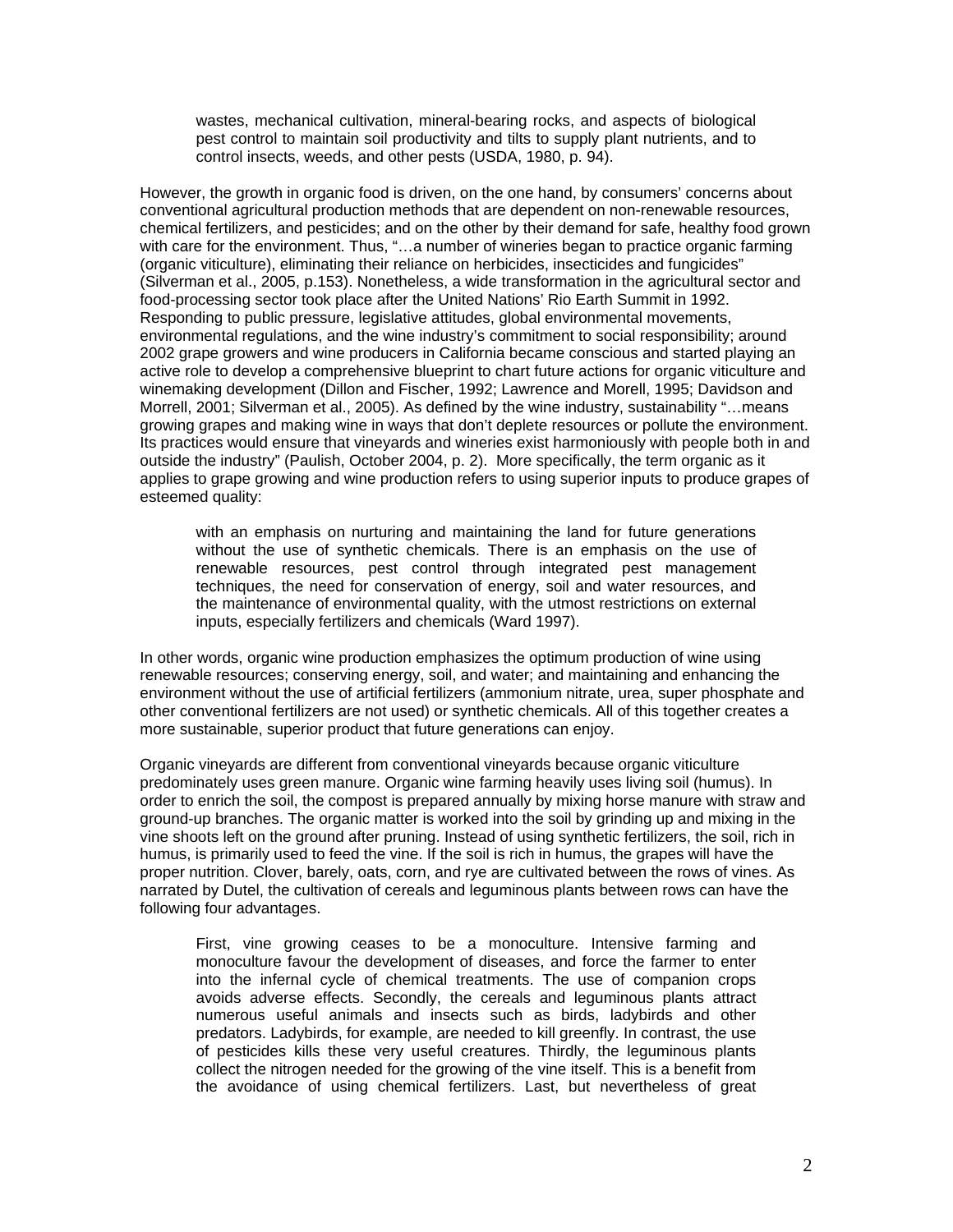importance, leguminous plants and cereals can be ground and mixed into soil to increase the level organic matter, when they are sufficiently rich (1990, p. 2.)

On October 31, 2002, the California Wine Institute and the California Association of Winegrowers (CAWG) launched a voluntary self-assessment tool for the Code of Sustainable Winegrowing Practices (SWP). The California Environmental Protection Agency (Cal/EPA) jointly with the California Wine Institute and the California Association of Winegrowers launched a regulatory pilot program for the wine industry to assist wineries in the development of formal Environmental Management Systems (EMS) (Dlott et al., 2002, p. 1-1). As narrated by Silverman and Lanphar:

On the basis of its experiences in working with the two pilot wineries (Benziger Family Winery and Davis Bynum Winery), Cal/EPA [developed] a template in the form of a manual that any winery could use in developing an EMS. [The] EMS [was seen] as a logical next step in organizing their existing environmental programs into a comprehensive system that would provide (1) better understanding of their environmental impacts, (2) systematic planning for meeting their environmental responsibilities, and (3) monitoring and follow-up. The potential for cost-saving initiatives and improvements in wine quality further motivated them. And they hoped to use the EMS as an educational tool for their employees and suppliers (2003, p. C673).

Since the Sustainable Winegrowing Practices are designed to be easily adapted to international environmental management systems such as the International Organization for Standardization: ISO 9000 (quality) + ISO14000 (environment) families, its goals are succinctly articulated to minimize harmful effects on the environment and improve the quality in the wine production sector beyond acquiring a mere "green and clean" logo. Using environmentally sensitive projects, Cal/EPA is now in the process of developing a template very similar to ISO 14001—the internationally recognized standard for environmental management systems.

The agreed vision of the Sustainable Winegrowing Practice (SWP) project is:

To place the concept of sustainability into the context of winegrowing, the project defines sustainable winegrowing as growing and winemaking practices that are sensitive to the environment (Environmentally Sound), responsive to the needs and interest of society-at-large (Socially Equitable) and are economically feasible to implement and maintain (Economically Feasible) (Dlott et al., 2002, p. 1-2).

In partnership with farmers, consumers, and the community, the Sustainable Winegrowing Practice is guided by the following set of values:

- 1. Produce the best quality wine and/or grapes possible.
- 2. Provide leadership in protecting the environment and conserving natural resources.
- 3. Maintain the long-term viability of agricultural lands.
- 4. Support the economies and social wellbeing of farm winery employees.
- 5. Respect and communicate with neighbors and community members; respond to their concerns in a considerate manner.
- 6. Enhance local communities through job creation, supporting local business and actively working on important community issues.
- 7. Honor the California wine community's entrepreneurial spirit.
- 8. Support research and education as well as monitor and evaluate existing practices to expedite continual improvements (Dlott et al., 2002, p. 1-3).

As mentioned above, the voluntary self-assessment tool was not linked to any outside certification system but was rather intended to be used to develop an action plan for vineyard and/or winery operations. Furthermore, the voluntary evaluation tool was used to show which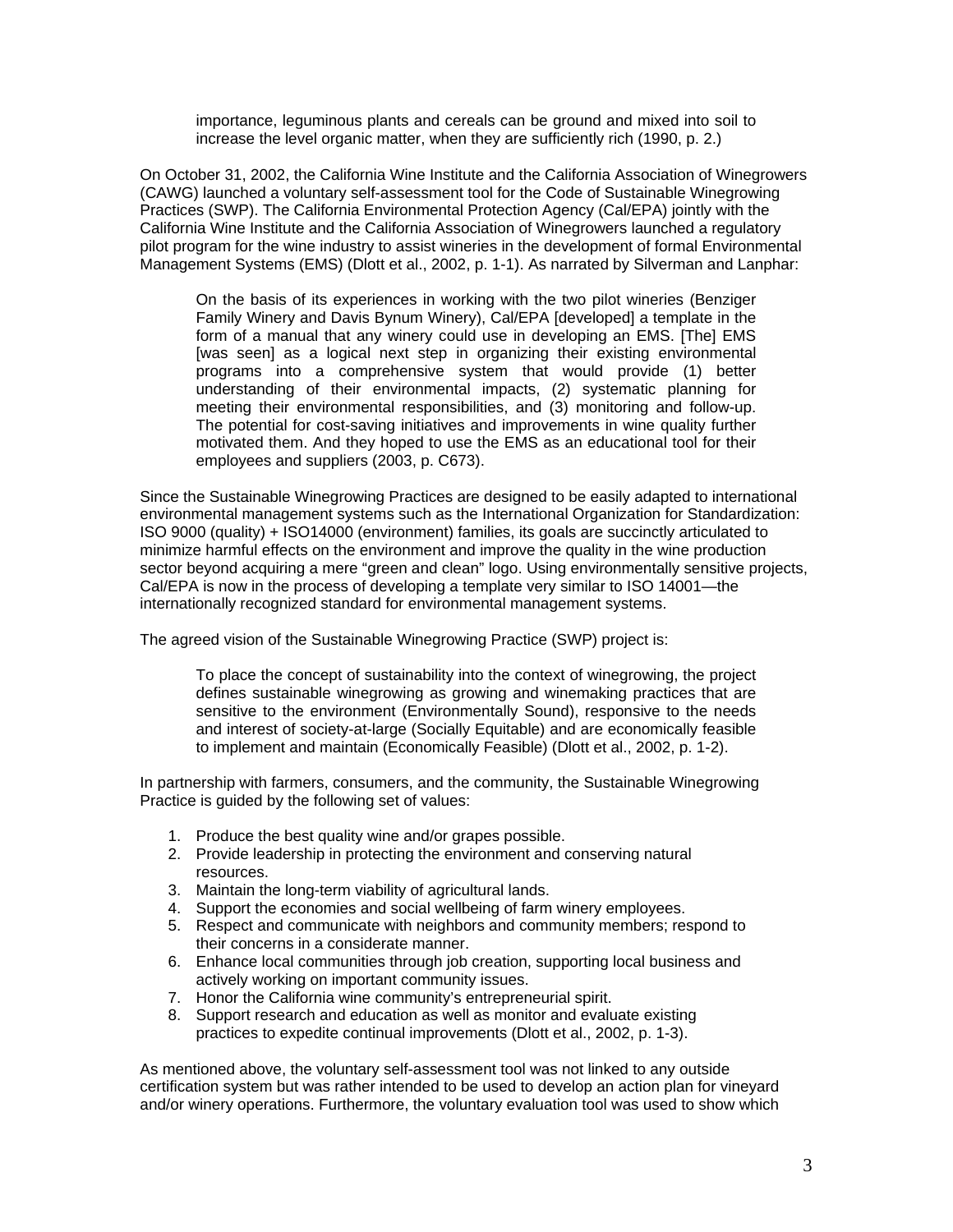areas of each vineyard and/or winery operation need environmental performance training and outreach efforts that would include monthly member forums, newsletters, and online publications (Wine Institute and California Association of Wine Grape Growers, 2002, p. 1).

One of the most systematically designed research surveys undertaken to evaluate the environmental practices among California wineries and wine managers' perception of the pressure to improve environmental performance found that wineries in the sample were becoming environmentally friendly. The California wineries are "…driven by the commitment of winery managers who are highly receptive to the non-regulatory approaches to promoting sustainable practices then occurring in California" (Silverman et al., p. 151). In short, the Silverman et al. study fully ascertained that the wine producers in California are well qualified in all aspects of the guidelines' quest for sustainability in the wine industry. Thus, the policy implications that could be drawn from the Silverman et al. study is that the self-regulatory method is better than the command-and-control regulatory approach for constituting environmentally sustainable systems of management in the wine industry.

For instance, relating to the three California north coast counties of Napa, Sonoma, and Mendocino, Cox argued "the days of applying routine applications of pesticides, herbicides, and fungicides to vineyards…are gone. As stated by Cox, it's hard to find a winery that isn't committed to some form of natural farming these days" (2000). Similarly, Robin argued that "…the wine industry is looking hard at the merits and feasibility of adopting certified organic practices. The key question is whether the adoption of organic practices or ingredients adds value to the product, market, and community" (April 2006).

Starting from a small base, organic wine production in the US seems to be growing at a reasonable rate (the Organic Trade Association predicts that organic market grows at about 25 percent a year) in order to meet continuing consumer concerns related to the environment and the chemicals used in wine production. Therefore, in this study an attempt is made to empirically test the status of these three counties in terms of producing organic wine.

The three Northern California counties are chosen because:

- 1. Sonoma County is regarded as a model for the Bay Area Green Business Program and is the recipient of a prestigious national award from the Joint Center for Sustainable Communities (Sonoma County, 2006).
- 2. The Napa Sustainable Winegrowing Group (NSWG) works with other industry group and the environmental community. It is trying to develop standards for vineyard planting and operations, which would qualify it for the certification by the Napa Green program. "The program uses voluntary, incentives-based efforts to encourage growers to use sustainable faming techniques, conserve soil and water, repair erosion sites, reduce chemical use, and restore habitat" [\(www.napavintners.com\)](http://www.napavintners.com/).
- 3. Mendocino County "has more certified organic wineries, making home to more than a third of all certified organic vineyards in California (Geniella, M., November 2006).

Since the three counties are members of the California Certified Organic Farmers (CCOF) and also claim to grow environmentally sensitive wines, the sole purpose of the study is to empirically test which of the three counties significantly adhere to producing environmentally sensitive wine. Stated differently, since Mendocino, Napa Valley, and Sonoma counties are part and parcel of the Bay Area Green Business Program and there are plenty of long term successful organic wine producers, the specific purpose of the study is to compare and contrast which of the three wine growing and producing counties voluntarily meet (or exceed) the goals of self-assessment regulatory policies and which ones redesigned their wine strategies to finally achieve environmentally-sensitive wine as listed in the California Sustainable Winegrowing Codebook. In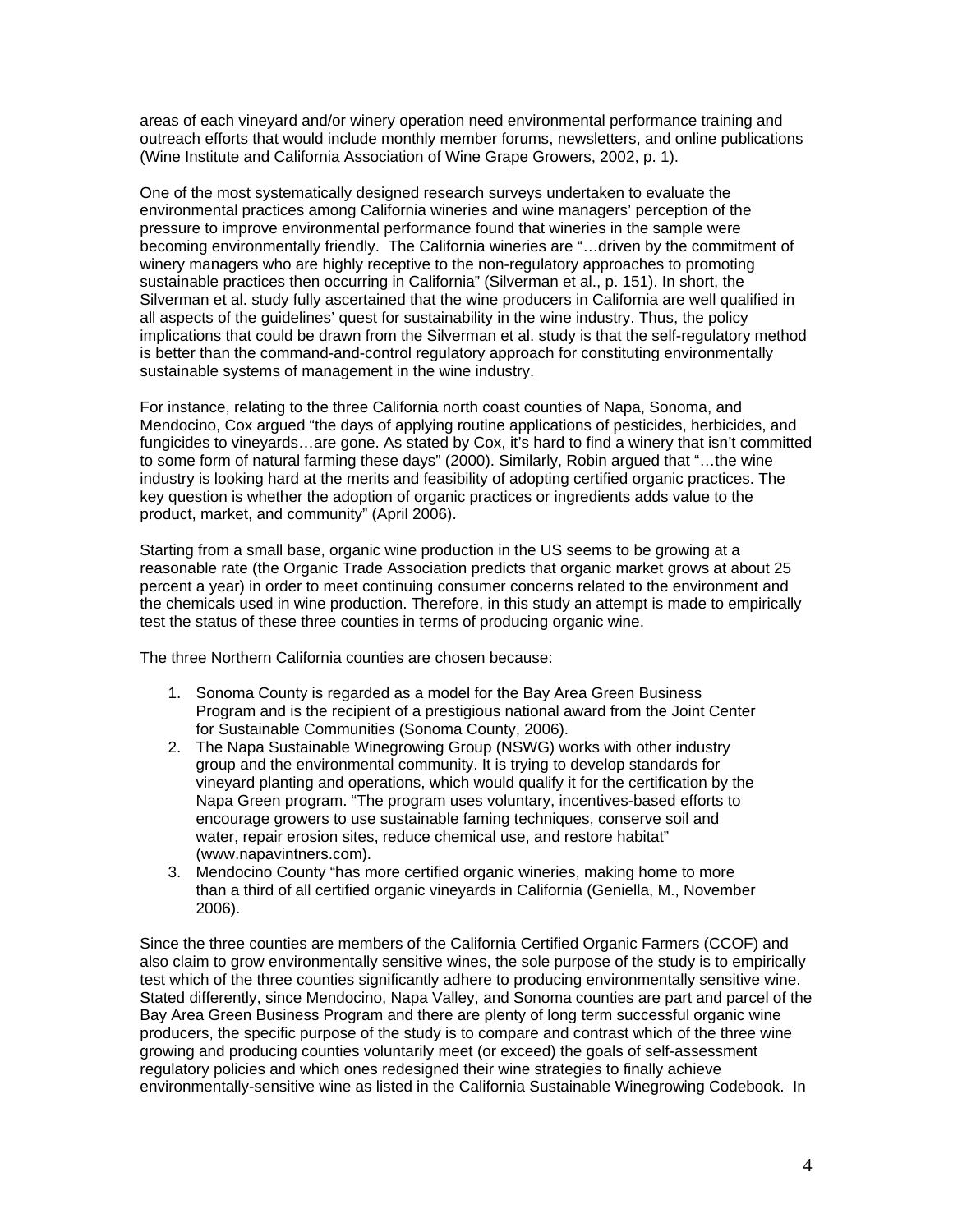addition, based on analysis of these three counties, this study points out the lessons that can be learned from each other and pin points future research challenges in organically produced wine.

The specific central questions of the study are:

- 1. Do the wineries in Mendocino, Napa Valley, and Sonoma counties adhere to the principles of the voluntary environmental self-assessment procedures proposed by the California Code of Sustainable Winegrowing Practices when producing organic wine?
- 2. What lessons can the three counties learn from each other about sustainable wine production?

## **Review of the Literature**

When wine goes through the supply chain (i.e., when wine-grapes are produced, crushed, fermented, clarified, stabilized, aged, and then sold to customers by either wholesalers or retailers), conventionally produced wine can create serious impacts on public health and the environment. As narrated by Silverman and Lanphar, the most significant potential environmental impacts associated with the winery operations include:

Winery inputs included energy (cooling during the fermentation process, maintaining storage temperature, pumping, running equipment, etc.); water (barrels and vats needed to be constantly cleaned and rinsed, as did all other equipment, to ensure a minimum level of bacteria that might interfere with the controlled processes in the winery); chemicals (cleansers, diatomaceous earth, sulfur gas, refrigerants, etc.); and packaging materials (including glass, corks, wood pallets, glues, cardboard, metal, and plastic foil). …operational water issues [were] related to the treatment of wastewater containing organic matter, nitrates, and phosphorous. Chemical issues varied according to the chemical but could include spills and various air, soil, and water quality impacts. Packaging materials impacted natural resource stocks and posed landfill issues (2003, p. C669).

Since the winery industry is capital intensive and financially risky, asking the owners of wineries and vineyards to change their operating strategies in line with suggestions outlined in the Sustainable Winegrowing Practices (SWP) workbook is not likely to be accepted as desired (September 2002, p. 2). Also, since forecasting the outcome in the wine industry is not likely to produce the desired outcome, a number of winegrowers and producers have been reluctant to be innovative in bringing changes in new management styles. That is the reason why the wine producers would like to keep their options open and are not jumping to make their wineries be 100% organic.

Nonetheless, more than ever, there are many pressures on wine firms to improve their environmental performance. The California winegrowing and producing community is not only committed to social responsibility but it has recognized the importance of the environment in and around vineyards and wineries. To carve out a niche in the fiercely competitive global wine market, wine growers in California, with the development of Sustainable Winegrowing Practices (SWP) project, have made a wide transformation in the operations of the wine industry. In other words, an attempt has been made by a number of wine growing and winemaking companies to voluntarily apply the self-assessment tools to redesign their wine strategies. As stated by the Flordia Grape Growers Association, "sustainable farming is no longer just a nice concept. California is in the forefront of an ambitious program to have 100% participation of growers and winemakers in sustainable winegrowing practices. This program will affect all of the states. As the word gets out pressure will be exerted for compliance by all grape growers." (Paulish, October 2004, p. 2).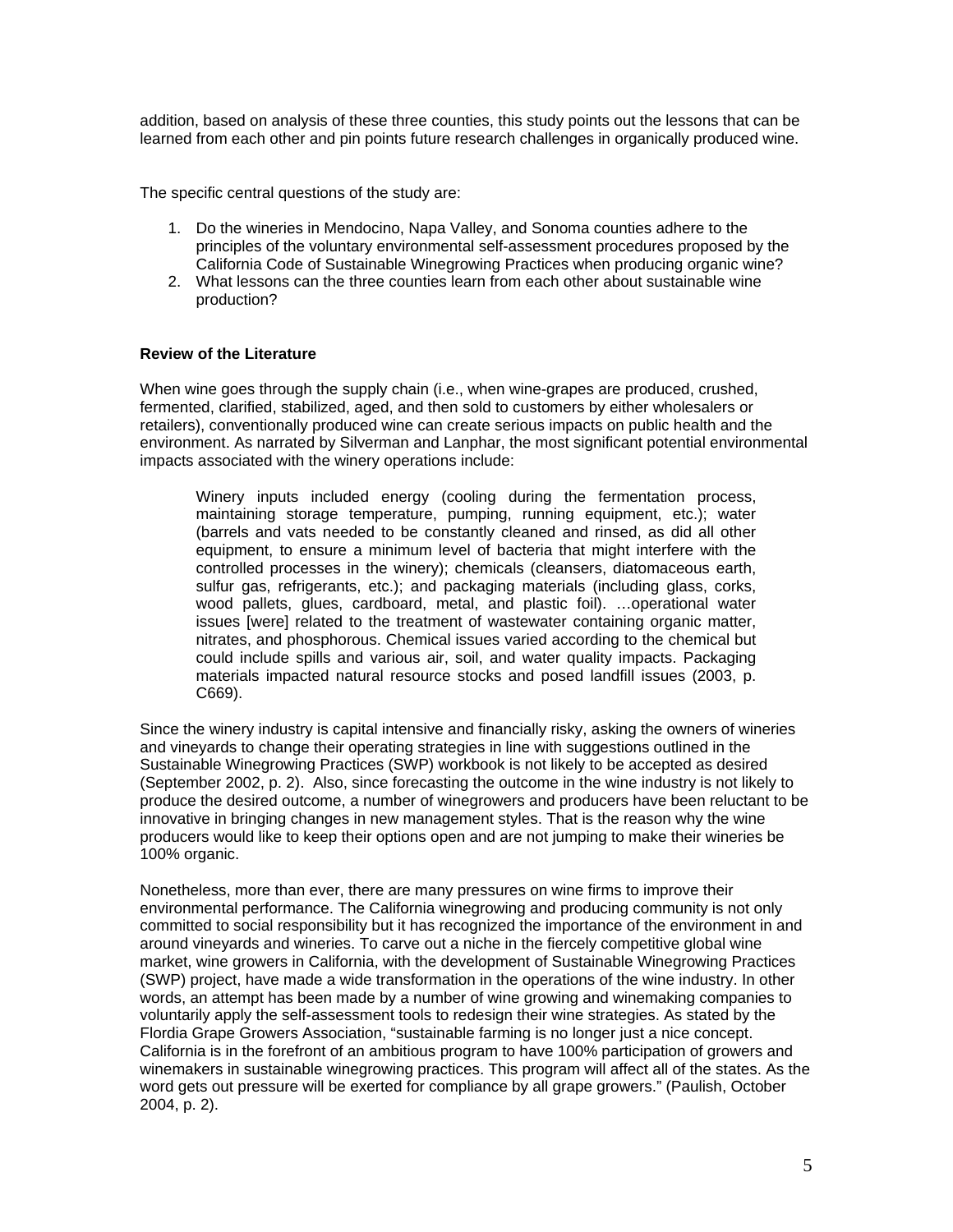Thus the environmental performance measures put in place by the wine industry are mainly tailored to:

- 1. meet the desire of managers for better control of the environment of their businesses in order to avoid risks and capture value,
- 2. fulfill the desire among policymakers and regulators for a richer set of information about company performance,
- 3. achieve the desire of many customers and stakeholders of business for better knowledge about how ethically they are behaving,
- 4. meet a widespread belief that the availability of information will stimulate greater awareness, self-reflection, and innovation in business,
- 5. compare the performance of a firm against the others in the same industry so that future strategies could be initiated, and
- 6. compare suppliers and adhere to their own policies of green purchasing (Berkhout, 2002; Watkins, A. and Warhurst, A.).

Generally, the wine industry is vertical integrated (i.e., a number of the wine producers also own their vineyards). The organic wine movement is tailored to converting more and more vineyard owners into producing organic wine. For example, if the wine bottles are labeled "100% organic," it means that all the ingredients of wine are organic. Or it can be labeled "organic," if only 95 percent of its ingredients are organic. On the other hand, if the ingredients are from 70% to 94% organic, producers can still label their wine bottles as organic so that the product can be identified by consumers and guarantees recognition by certificatory authorities (Chappman, 2006). However, wines with less than 70 percent organic ingredients may not adopt a logo of organic on the backside of their wine bottles. In short, in order to be labeled organic, more than 70 percent of the ingredients of the wine have to be produced mainly from organically grown grapes and the producers have to adhere to standards set by the National Organic Program, United States Department of Agriculture (USDA).

The initial operating costs of organic wines are more expensive than conventional wines because they are labor intensive and the supplies are more limited. Thus, organically produced wine costs more than conventionally produced wine because organic wine takes a minimum of a three-year transition period to achieve organic certification. It needs to be underlined that "…while some California winegrowers are espousing the Code's principles as eagerly as if they'd invented them, most European ventures have never strayed from them" (Bouchard, 2002). Under pressure from organic farmers and consumer organizations in France, a legal definition of "farming known as Organic" was given under decree of 10 March 1981 as: "farming that uses no synthetic chemical products" (Rousseau, 1992). Therefore, being different from European Union wines, to qualify for organic status in California:

…it's mandatory that the grapes used originate in organically farmed vineyards, but the key supplementary requirement is that no sulfites can be added to the juice at crush or afterwards. The use of sulfur dioxide as a general preservative, anti-bacterial and anti-oxidant agent is almost universal in the wine industry. It stabilizes wine, keeps its colors bright and flavors clean. In the EU it is permitted to add a minimum amount of sulfites to a wine and have it maintain organic status, but in the US none may be added and the concentration must be less than 10 parts per million. [P]erhaps most confusingly, the American rules are not harmonized with European Union regulations, which entitle wines made with organically grown grapes to be called "organic" even if there are sulfite additions. Wine made from organically grown grapes, or made from organic grapes as long as the wines contained less than 100 parts per million of sulfites…a subsequent December 2000 ruling clarified the issue, ensuring that all wines produced from certified organically grown grapes would be entitled to use the term (Bloc, retrieved, Dec. 16, 2006, pp. 2-4).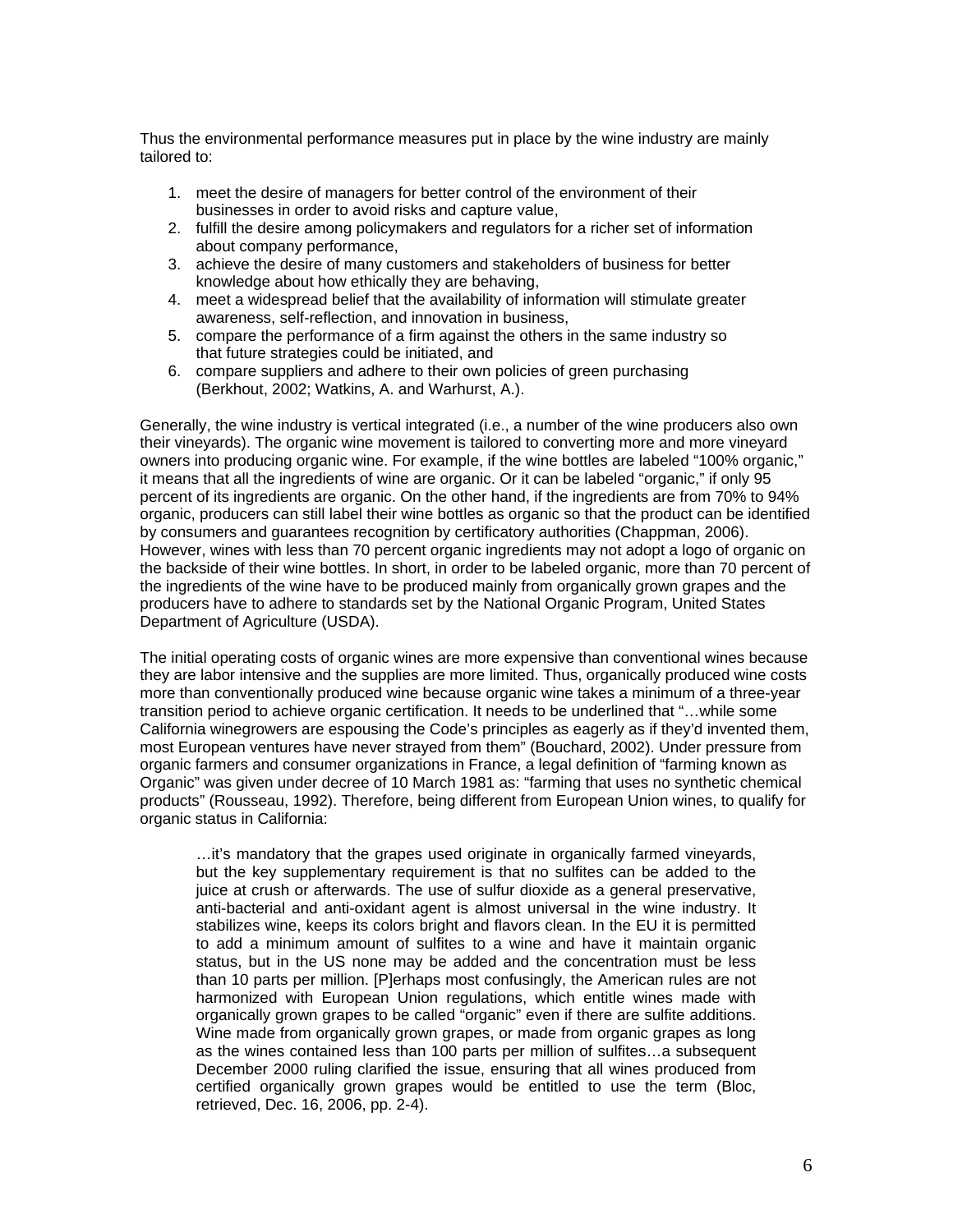One of the most common misconception about organic wine production is that the wine itself is organic. However, strictly speaking, it is the grapes that are organic, not the wine itself. Organic grapes may be produced using organic farming methods. However, to be considered organic, both grape cultivation and wine production need to follow environmentally friendly methods. One of the cornerstones of organic farming is maintaining healthy and biologically sound soil. The vineyard-growing environment needs to be diversified by planting hedges against soil erosion. As discussed by Rousseau, "the soil is at all the center of all organic farmers' preoccupations. It is a living environment, complex and poorly understood, which interacts closely with the plants and animals [that] colonise it. One could almost speak of symbiosis, or to use a more vivid expression, say that the soil is its plants' intestine" (1992, p. 1).

In order to encourage and maintain the naturalistic character of the surrounding area, farmers use natural fertilizers such as animal manure instead of chemical fertilizers, they apply natural predators of insects pests instead of using poisonous chemicals, and they promote biodiversity. Insects, spiders, and predatory mites are allowed around the flowers, so they can feed on insects that damage grapes and deteriorate the health of the soil.

Unlike conventional methods of making wine, organic wine production pays special attention to three very important factors. These are the use of yeast, the use of sulfur dioxide, and the method of filtration.

Red grapes are crushed with the skins and seeds to help deliver the desired color, while white grapes are pressed more gently to remove the juice from the skins and the seed to minimize the bitterness of the white wines. During the fermentation process, an organic winemaker refrains from using artificial yeasts—"unicellular fungi important for fermenting grape juice to wine" (Goode, 2005). Thus, "since in organic viticulture chemicals are not used, the population and vigour of natural yeasts is very significant and this makes starting and finishing the fermentation very easy" (Dutel, 1990).

Unlike in white wines, it is possible to minimize the use of sulfur dioxide in red wines (Huinac and Timmins, November 29, 2006). Nonetheless, it is possible that sulfur dioxide can be found in wine even if none is added because the yeasts naturally create small quantities of sulfur dioxide during fermentation. Thus, the use of limited sulfur dioxide may be tolerated. Reduced sulfur compounds that occur during winemaking are called Sulfides (Goode, 2005). But "excess use of sulfur dioxide can be avoided by heating the grapes as soon as they arrive in the vat-room before vatting and fermentation, in order to destroy the diastasis responsible for the oxidation (Dutel, 1990, p. 4).

In filtration, organic wine is different from the conventional method of producing or keeping wine. "Filtering is a very delicate process, mainly because it not only takes away useless elements, but also thins out the wine and eliminates elements important to proper conservation and ageing in bottle" (Dutel, 1990, p. 4).

In the wine cropping system, improving weed control, increasing organic matter (such as manure), improving soil structure, reducing soil erosion (since the vines are planted on sloping land highly susceptible to erosion) using cover crop, and enhancing water penetration and retention are heavily used (Borderlon, October 1997). In the vineyards, bat houses have been constructed along with owl houses. Bats consume millions of small bugs, while the owls are likely to take care of rodents, like rats and gophers (Huinac and Timmins, 2006).

Organic wine is healthy and is as tasty as standard wine. For example, when Goodie, a wine critic "did a tasting of 30 organic and standard wines in which he correctly guessed if the wine was organic 90% of the time. Although he was able to decipher organic from non-organic, he concluded that his preference was 50:50, deciding that neither wine was necessarily 'better'" (Riegler et al., 2006, Wine Anorak, October 10, 2006). However, organic wine is still a small market niche in the US when compared with the EU market. While the EU market is more than 30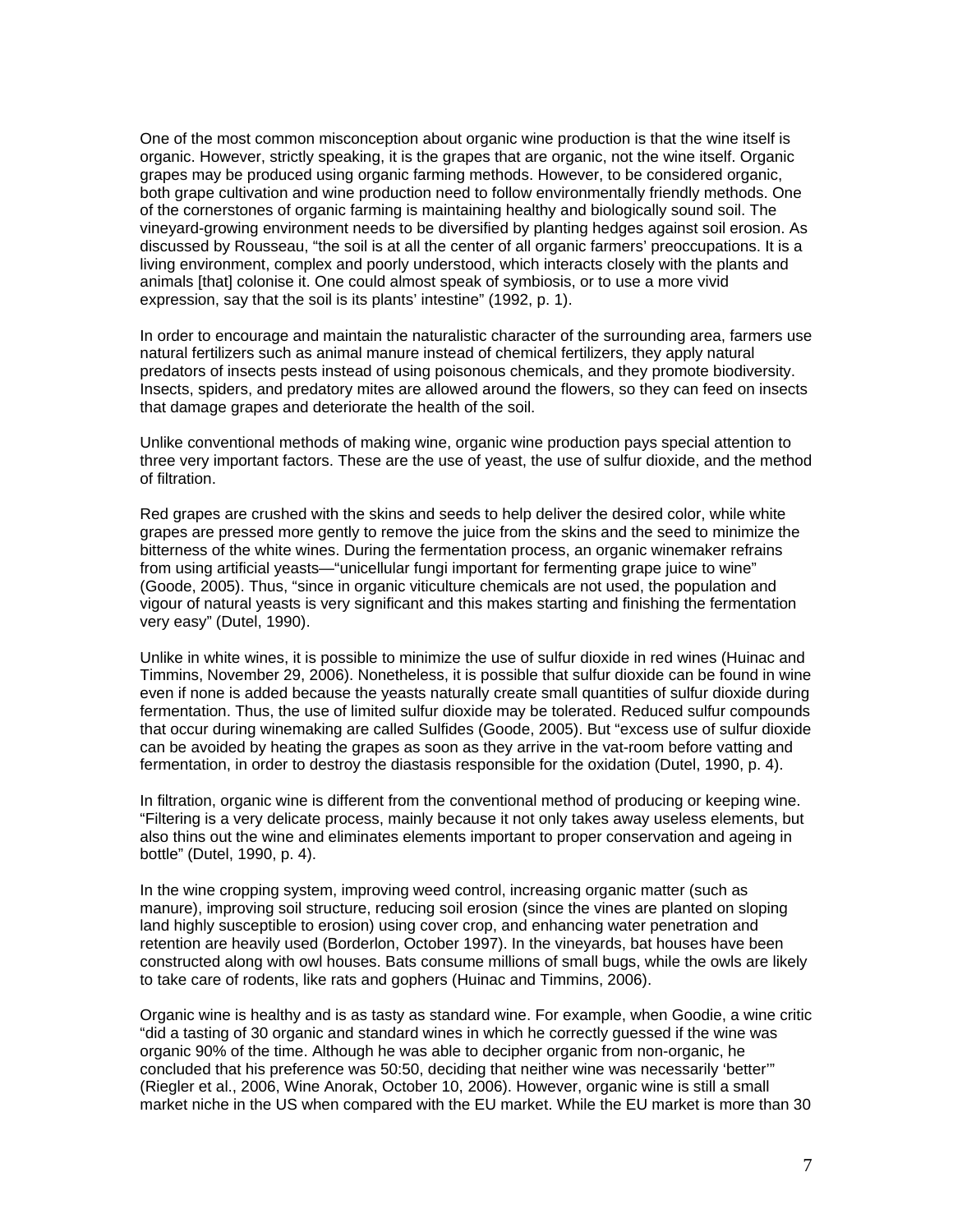percent (Crescimanno, et al., 2002), Rubin forecasts that the growth potential of organic wine in the US is likely to be very strong in the future (April 2006).

However, it needs to be underlined that being "organic" is not the only motivating factor for consumers. Consumers of organic wine appreciate the "naturalness" of the product, which is free of processing residues and which respects the environment (Crescimanno, et al., 2002). For example, in Sicily, Italy, the average consumer of organic wine is within the age bracket of 30 to 45 years, and consumers of wine mostly live in big cities. The average consumer belongs to the medium-high income bracket. Most of the consumers of organic wine seem to be aware of the more aspects that differentiate organic from conventional (traditional) wine producing methods, and are more than willing to pay premium prices (Crescimanno, et al., 2002, p. 280).

Based on the review of the literature, the variance in the dependent variable, complying with Sustainable Winegrowing Practices (SWP), can be explained by collecting information from the three counties (i.e., Mendocino, Napa, and Sonoma) on the Code of Sustainable Winegrowing Practices Self-Assessment Workbook developed for the California Wine Community to achieve environmentally sustainable wine. That is, the codebook requires grapes to come from environmentally sensitive vines and wines must be produced in line with the steps set in the codebook of Sustainable Winegrowing Practices.

## **Research Methodology and Data Collection**

1. The indicators designed for the study are a mixture of quantified and simple information gathering techniques. The questionnaire was designed to measure key characteristics of whether the wineries in the sample are by and large producing conventional (traditional) wine, or are producing organic wine (ranging with 70 to 95% organic ingredients), or are producing a combination of conventional and organic wine.

To answer the above stated research questions, a proportionally stratified sample of 171 (57 companies from each county or strata) companies were drawn from a targeted population of 623 wineries in Mendocino, Napa, and Sonoma County (Wine and Vineyard List for Sonoma, Napa, and Mendocino Counties, 2006). Over a six-month period, 61 percent (104/171) of wine makers, assistant winemakers, operations managers, general managers, and owners responded to the mail questionnaire, telephone and person-to-person interviews. Of the respondents, 31 (29.8 %) were from Mendocino, 36 (34.6%) were from Napa, and 37 (35.6%) were from Sonoma County. The inter-item consistency reliability, or the Cronbach's alpha reliability coefficient size, of the nine items for the wineries' adoption of environmentally sustainable winegrowing and producing practices is 0.83. Stated differently, as measured from 100 respondents in the sample, the nine items, which were combined to measure the production of environmentally sustainable winegrowing and production practices, produce very stable and dependable results.

### **Data analysis and results of the study**

Table 1 analyzes the background of the respondents. Families own most of the wineries in the three counties. Their sales per year ranged from 1000 to 20,000 cases. Being very small operations, the wineries generally employee less than 50 permanent workers. The wineries in Mendocino County produce organic wine (mean value of 2.45 measured on a 4-point Likert Scale) or are in the process of becoming certified organic wine producers in the near future. On the other hand, the wineries in Napa (mean value 1.78) and Sonoma (mean value 1.57) counties by and large seem to be producing conventional wines (i.e., still dependent on non-renewable resources namely, chemical fertilizers and pesticides) to accommodate their customers.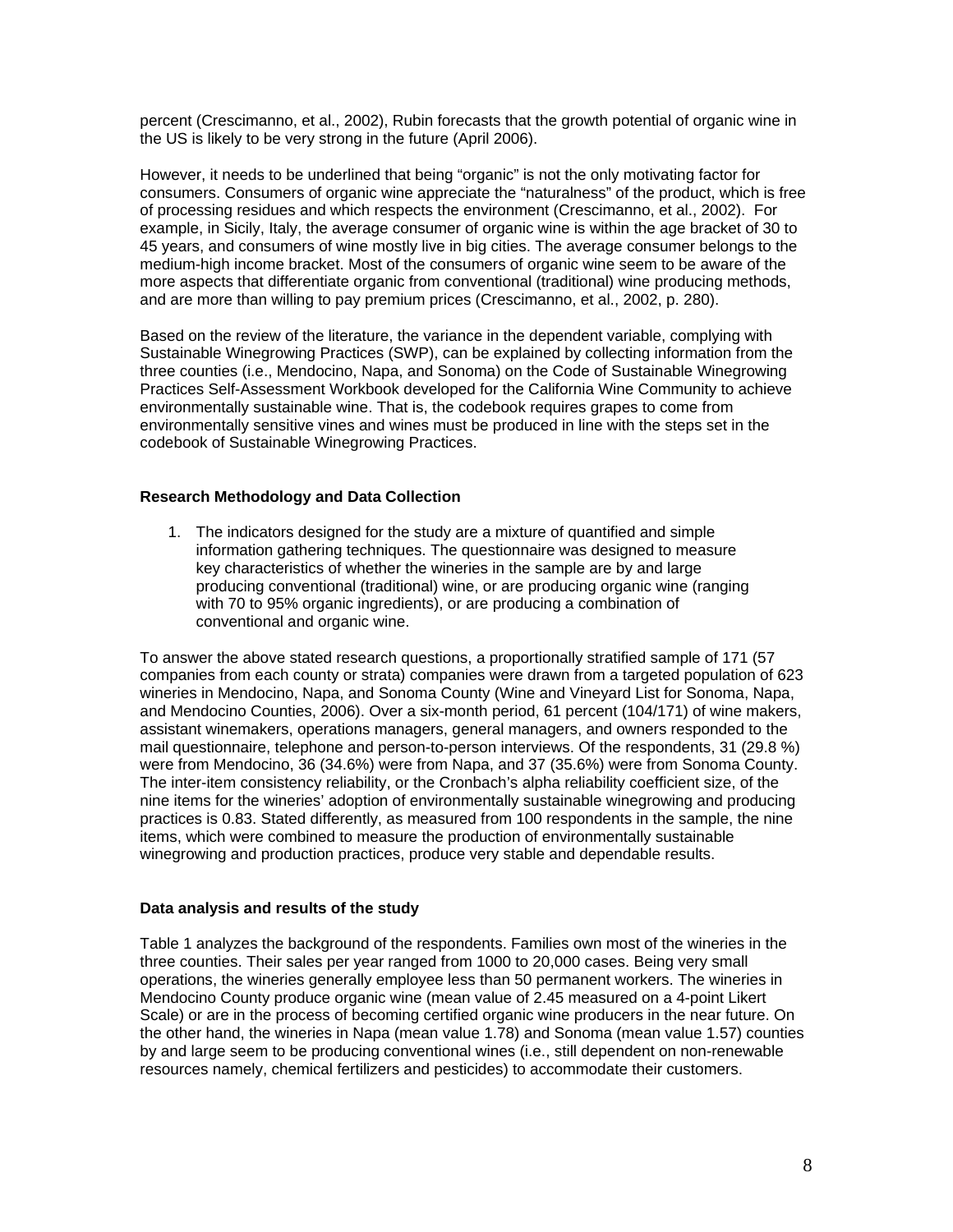|                          | <b>Mendocino</b> | Napa         | Sonoma        |
|--------------------------|------------------|--------------|---------------|
| <b>Winery</b>            | 29.8 % (31)      | 34.6% (36)   | 35.6% (37)    |
| characteristics          |                  |              |               |
| <b>Family ownership:</b> |                  |              |               |
| Yes:                     | 84% (26)         | Yes: 92 (33) | Yes: 87% (32) |
| No.                      | $16\%$ (5)       | No: 8% (3)   | No: 87<br>(5) |
| Cases sold / year:       |                  |              |               |
| 1,000-10,000             | 39% (12)         | 61% (22)     | 49% (18)      |
| 10,001-20,000            | 19% (6)          | 3% (1)       | $8\%$ (3)     |
| 20,001 and above         | 42% 13)          | 36% (13)     | 53% 16)       |
| <b>Permanent</b>         |                  |              |               |
| employee:                |                  |              |               |
| $1-50$ :                 | 94% (29)         | 94% (34)     | 80% (30)      |
| 51-100                   | $3\%$ (1)        | $6\%$ (2)    | $14\%$ (5)    |
| 101-150                  |                  |              | $3\%$ (1)     |
| 151-200                  |                  |              |               |
| Over 201                 | $3\%$ (1)        |              | $3\%$ (1)     |
| Types of wine:           |                  |              |               |
| Organic and in           |                  |              |               |
| transition               | 45% (14)         | $20\% (7)$   | $8\%$ (3)     |
| to being certified:      | 16% (5)          | 36% (13)     | 35% (13)      |
| Organic but not          | 39% (12)         | 44% (16)     | 57% (21)      |
| certified:               |                  |              |               |
| Conventionally wine:     | 2.45             | 1.78         | 1.57          |
|                          |                  |              |               |
| Mean value               |                  |              |               |

To tighten the analysis, the responses (see Table 2) of the wineries in the sample were examined using a Pearson product-moment correlation coefficient. The correlation of the multi-item nine scales (i.e., ecosystem management; energy efficiency; water conservation practices; resource management; solid waste reduction; purchase of environmentally-sensitive supplies; management of human resources; developing environmentally-sensitive community; and controlling and auditing vineyard inputs) indicate that the correlation coefficient of any two of the nine scale independent variables is less than 0.70. Thus it can be safely concluded that the scales don't have potential problems with multicollinearity and can be used to measure different aspects of the indicators outlined in the California Sustainable Winegrowing codebook.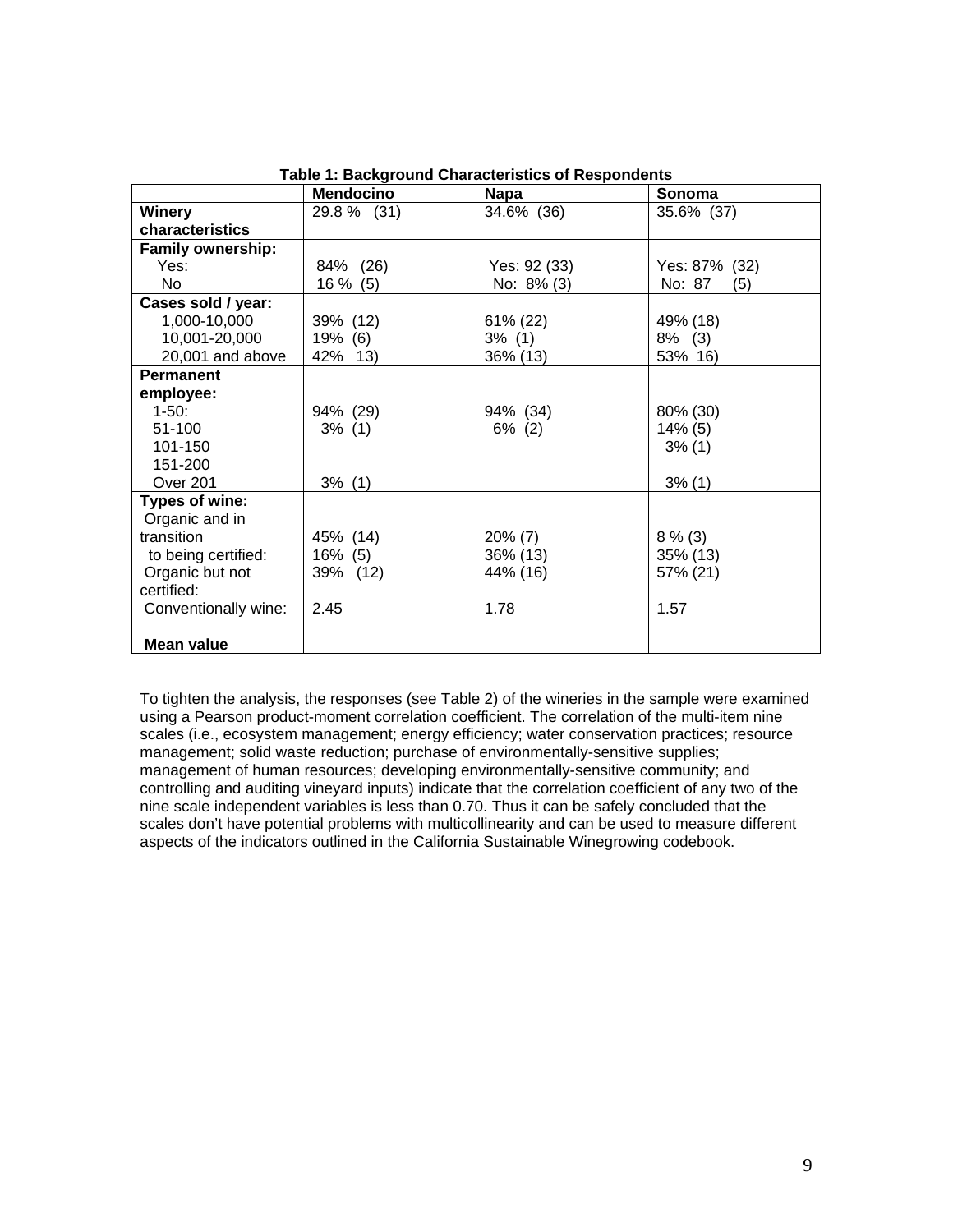|                    | Energy     | Eco- | Water   | Resource | Solid-    | Purchase  | Human            | Developing | Auditing |
|--------------------|------------|------|---------|----------|-----------|-----------|------------------|------------|----------|
|                    | efficiency | mgmt | Conser- | mgmt     | waste     | 0f        | <b>Resources</b> | community  | inputs   |
|                    |            |      | vation  |          | reduction | materials | Mgmt             | Sensitive  |          |
|                    |            |      |         |          |           |           |                  | community  |          |
| Energy             | 1.00       | 0.30 | 0.21    | 0.16     | 0.25      | 0.17      | 0.29             | 0.13       | 0.21     |
|                    |            |      |         |          |           |           |                  |            |          |
| Efficiency         |            |      |         |          |           |           |                  |            |          |
| Eco-mgmt           | 0.30       | 1.00 | 0.49    | 0.38     | 0.10      | 0.30      | 0.42             | 0.24       | 0.46     |
| Water              | 0.21       | 0.49 | 1.00    | 0.32     | 0.19      | 0.30      | 0.46             | 0.21       | 0.26     |
| conservation       |            |      |         |          |           |           |                  |            |          |
| Resource           | 0.16       | 0.38 | 0.32    | 1.00     | 0.34      | 0.14      | 0.22             | 0.23       | 0.22     |
| Mgmt               |            |      |         |          |           |           |                  |            |          |
|                    | 0.25       | 0.10 | 0.19    | 0.34     | 1.00      | 0.18      | 0.31             | 0.16       | 0.02     |
| Solid-waste        |            |      |         |          |           |           |                  |            |          |
| reduction          |            |      |         |          |           |           |                  |            |          |
| Purchase           | 0.17       | 0.30 | 0.30    | 0.14     | 0.18      | 1.00      | 0.41             | 0.22       | 0.21     |
| of materials       |            |      |         |          |           |           |                  |            |          |
| Human              | 0.29       | 0.42 | 0.46    | 0.22     | 0.31      | 0.41      | 1.00             | 0.20       | 0.20     |
| <b>Resources</b>   |            |      |         |          |           |           |                  |            |          |
| Mgmt               |            |      |         |          |           |           |                  |            |          |
|                    |            |      |         |          |           |           |                  |            |          |
| Developing         | 0.13       | 0.24 | 0.21    | 0.23     | 0.16      | 0.22      | 0.20             | 1.00       | 0.24     |
| community          |            |      |         |          |           |           |                  |            |          |
| Sensitive          |            |      |         |          |           |           |                  |            |          |
| community          |            |      |         |          |           |           |                  |            |          |
|                    |            |      |         |          |           |           |                  |            |          |
|                    |            |      |         |          |           |           |                  |            |          |
| Auditing<br>inputs | 0.21       | 0.46 | 0.26    | 0.22     | 0.02      | 0.22      | 0.20             | 0.24       | 1.00     |

**Table 2: Pearson Correlation Matrix of the Nine Scales** 

After the scales were thoroughly vetted, the next step in the analysis was to explore the extent in which the three wine counties meet the voluntary environmental self-assessment requirements set by the Sustainable Winegrowing Practices (SWP). It was noticed that the three counties are greening the production of their wine beyond mere compliance. As shown in Table 3, the mean values on the nine-point scales are greater than two out of four on a 1-4 point scale continuum. Thus, the wineries in the three counties are above average concerning the greening of their wine. The scale is 1: little or no practical experience, 2: partial practical experience, 3: adequate practical experience, and 4: effective practical experience.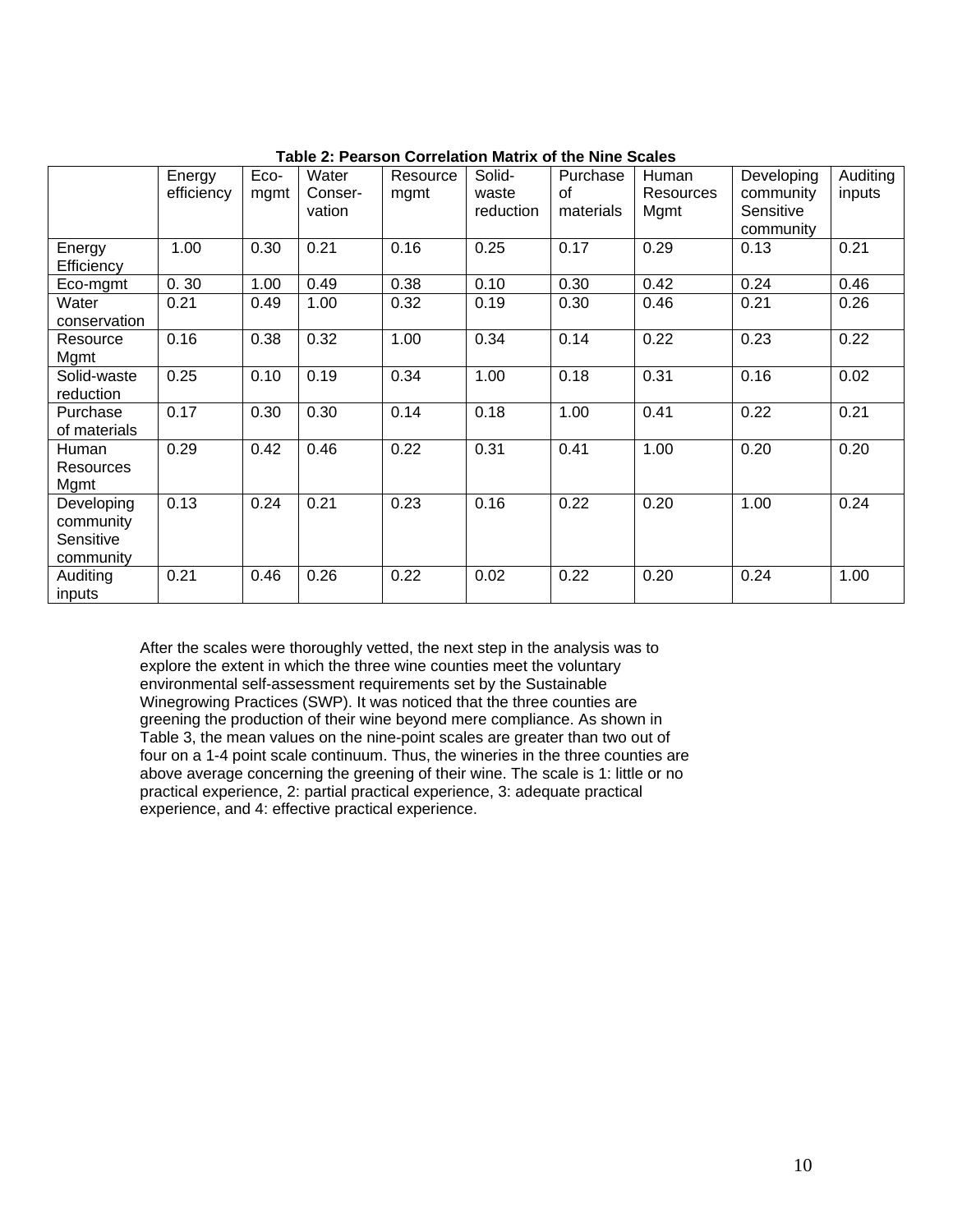| County    | Energy   | Eco-     | Water    | <b>Materials</b> | Solid    | Purchase | Human    | Community | Inputs   |
|-----------|----------|----------|----------|------------------|----------|----------|----------|-----------|----------|
|           |          | svstems  |          |                  | waste    |          |          |           |          |
| Sonoma    | 2.81(37) | 2.95(37) | 2.68(37) | 3.59(37)         | 3.53(37) | 2.59(37) | 2.76(36) | 2.17(37)  | 3.36(35) |
| Napa      | 2.92(36) | 3.34(36) | 2.72(36) | 3.65(36)         | 3.55(36) | 2.81(36) | 2.76(36) | 2.11(36)  | 3.47(36) |
| Mendocino | 2.63(31) | 3.10(31) | 2.83(31) | 3.48(31)         | 3.56(31) | 3.01(31) | 2.88(31) | 2.48(31   | 3.55(31) |

### **Table 3: Mean Value of Winegrowing Practices Indicator**

Though the differences are not statistically significant (see Table 4), further analysis of the value of the means for each county indicates that the three counties have shown more or less the same mean value score on the practice of solid waste reduction (glass, cardboard, paper, plastic, pallets, metals, recycling, and using natural cork).

In the categories of water recycling for winery operations (preventing water runoff, using cover crops to minimize rainfall runoff, and using low volume irrigation systems), purchasing of environmentally preferred materials (such as paper, packing materials, boxes, glasses, etc.), sustainability of human resources training and management, developing environmentally sensitive community outreach programs, and controlling vineyard inputs (reducing insecticides, fungicides, sulfur, toxic chemical uses, pesticide stewardship, etc.), Mendocino has a higher mean scores than Napa and Sonoma County.

On the other hand, Napa Valley County seems to be emerging to be more sensitive than Mendocino and Sonoma on the scales that refer to energy sensitivity (such as using efficient refrigerator, heating, ventilation, air conditioning, and alternative sources of power), ecosystem management (i.e., the water cycle, nutrient cycles, mineral cycles, and enhancing net boxes for birds), water recycling for winery operations (preventing water runoff, practicing cover crops to minimize rainfall runoff, and low volume irrigation system), and materials handling management (for example, hazardous-materials storage, hazardous waste disposal, lubricants, oils, coolants, solvents, and wastewater protection).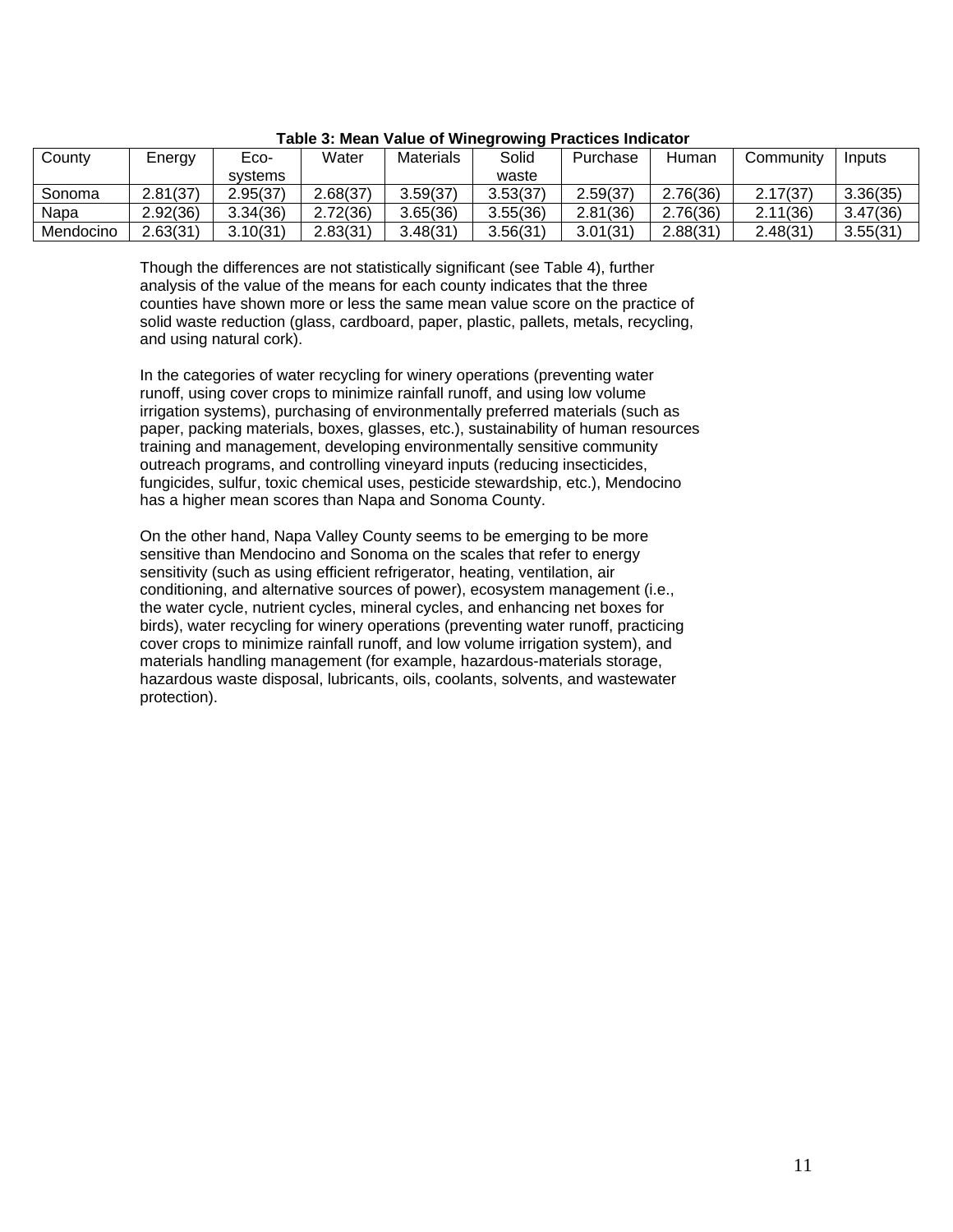| <b>Dependent</b>         | County(I) County |      | Mean Difference (i- | Std. Error | Sig. |
|--------------------------|------------------|------|---------------------|------------|------|
| Variable                 | (2)              |      | J)                  |            |      |
| <b>Energy Efficiency</b> | 1.00             | 2.00 | $-106$              | .207       | 1.00 |
|                          | 3.00             |      | .176                | .215       | 1.00 |
|                          | 2.00             | 1.00 | .106                | .207       | 1.00 |
|                          |                  | 3.00 | .282                | .216       | .585 |
|                          | 3.00             | 1.00 | $-176$              | .215       | 1.00 |
|                          |                  | 2.00 | .282                | .216       | .585 |
| <b>Ecosystems</b>        | 1.00             | 2.00 | $-393$              | .171       | .07  |
| <b>MGMT</b>              | 3.00             |      | $-151$              | .177       | 1.00 |
|                          | 2.00             | 1.00 | .393                | .171       | .07  |
|                          |                  | 3.00 | .242                | .179       | .543 |
|                          | 3.00             | 1.00 | .151                | .177       | 1.00 |
|                          |                  | 2.00 | .242                | .179       | .534 |
| <b>Water MGMT</b>        |                  | 2.00 | $-047$              | .207       | 1.00 |
|                          | 3.00             |      | $-152$              | .215       | 1.00 |
|                          | 2.00             | 1.00 | .047                | .207       | 1.00 |
|                          |                  | 3.00 | $-106$              | .217       | 1.00 |
|                          | 3.00             | 1.00 | .152                | .215       | 1.00 |
|                          |                  | 2.00 | .106                | .217       | 1.00 |
|                          |                  |      |                     |            |      |
| <b>Materials</b>         | 1.00             | 2.00 | $-0.051$            | .126       | 1.00 |
|                          | 3.00             |      | .111                | .131       | 1.00 |
|                          | 2.00             | 1.00 | .051                | .126       | 1.00 |
|                          |                  | 3.00 | .162                | .131       | .666 |
|                          | 3.00             | 1.00 | $-111$              | .131       | 1.00 |
|                          |                  | 2.00 | $-162$              | .131       | .666 |
| Solid waste              | 1.00             | 2.00 | $-0.025$            | .099       | 1.00 |
|                          | 3.00             |      | $-0.033$            | .104       | 1.00 |
|                          | 2.00             | 1.00 |                     | .099       | 1.00 |
|                          |                  |      | .025                |            |      |
|                          |                  | 3.00 | $-0.008$            | .104       | 1.00 |
|                          | 3.00             | 1.00 | .033                | .104       | 1.00 |
|                          |                  | 2.00 | .008                | .104       | 1.00 |
| <b>Purchase</b>          | 1.00             | 2.00 | $-218$              | .193       | .783 |
|                          | 3.00             |      | $-413$              | .200       | .126 |
|                          | 2.00             | 1.00 | .218                | .193       | .783 |
|                          |                  | 3.00 | $-195$              | .202       | 1.00 |
|                          | 3.00             | 1.00 | .413                | .200       | .126 |
|                          |                  | 2.00 | .195                | .201       | 1.00 |
| <b>Human Resources</b>   | 1.00             | 2.00 | .007                | .189       | 1.00 |
|                          | 3.00             |      | $-115$              | .197       | 1.00 |
|                          | 2.00             | 1.00 | $-0.007$            | .189       | 1.00 |
|                          |                  | 3.00 | $-122$              | .197       | 1.00 |
|                          | 3.00             | 1.00 | .115                | .197       | 1.00 |
|                          |                  | 2.00 |                     | .197       | 1.00 |
|                          |                  |      | .122                |            |      |
| <b>Community</b>         | 1.00             | 2.00 | .067                | .200       | 1.00 |
| <b>Relations</b>         | 3.00             |      | $-306$              | .208       | .435 |
|                          | 2.00             | 1.00 | $-067$              | $-067$     | 1.00 |
|                          |                  | 3.00 | $-372$              | .372       | .236 |
|                          | 3.00             | 1.00 | .306                | .306       | .435 |
|                          |                  | 2.00 | .372                | .372       | .236 |
|                          |                  |      |                     |            |      |

**Table 4: Analysis of Variance (ANOVA) Multiple Comparisons**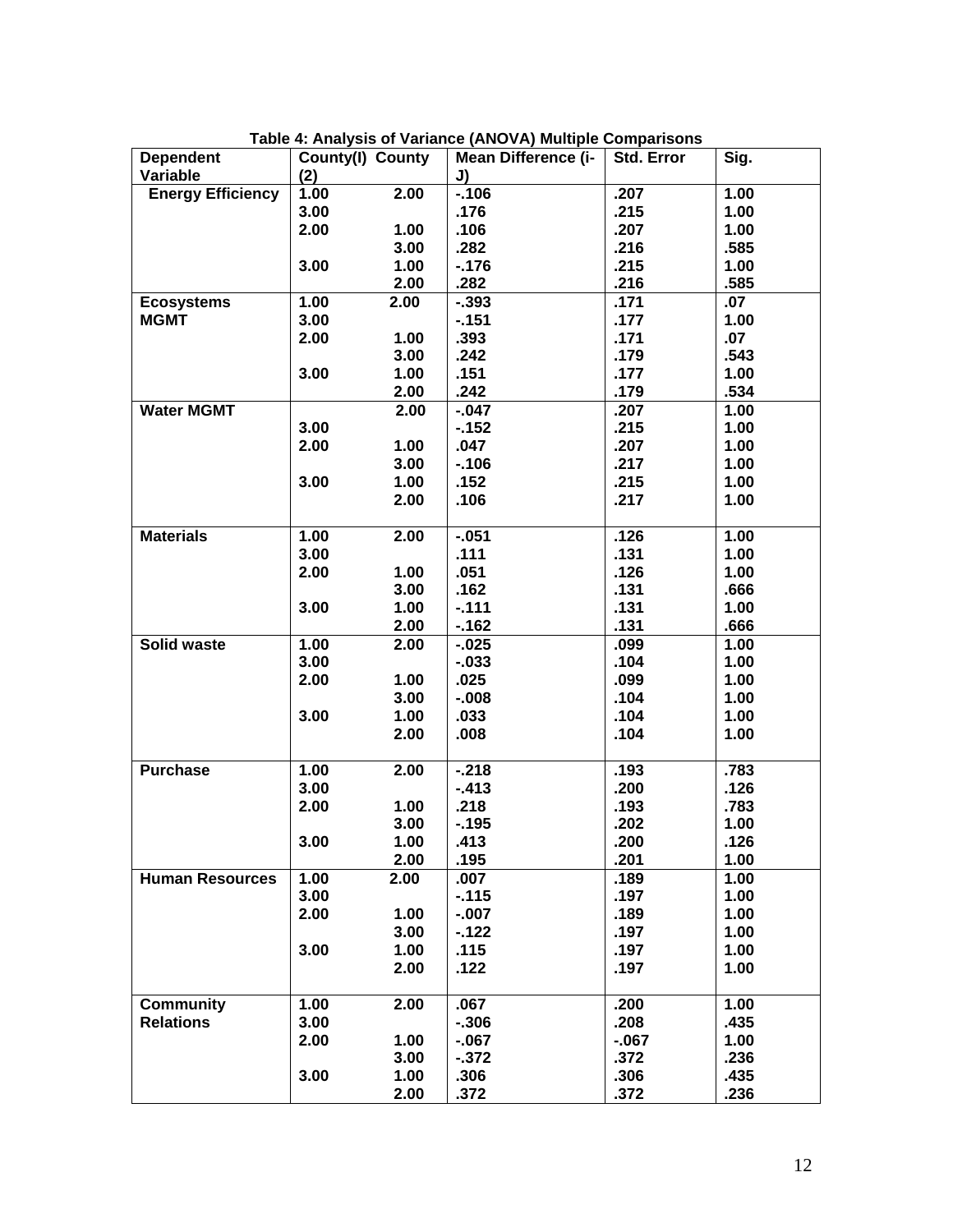|        | 1.00 | 2.00 | $-105$ | .129 | 1.00 |  |
|--------|------|------|--------|------|------|--|
| Inputs | 3.00 |      | $-188$ | .134 | .489 |  |
|        | 2.00 | 1.00 | .105   | .129 | 1.00 |  |
|        |      | 3.00 | $-083$ | .133 | 1.00 |  |
|        | 3.00 | 1.00 | .188   | .134 | .489 |  |
|        |      | 2.00 | .083   | .132 | 1.00 |  |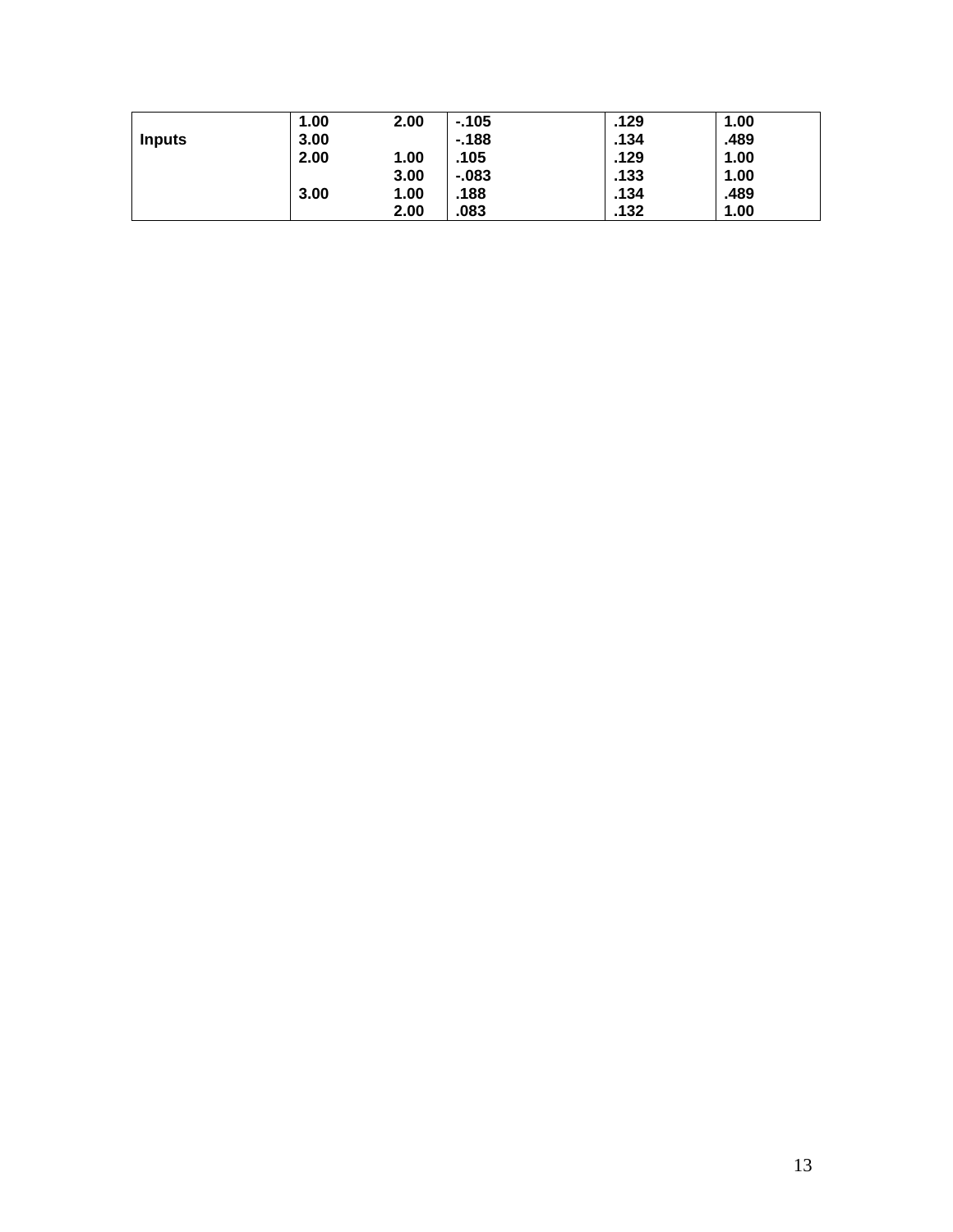### **Conclusions and Recommendations**

This study is based on a one-shot, cross-sectional research survey to investigate whether or not the wineries voluntarily adhere to the Code of Sustainable Winegrowing Practices. It is essential to study changes in the practical experience of the wineries in the sample as they progressed over time. For those who are interested in this kind of research, it is recommended that they undertake a longitudinal study instead of a cross-sectional study such as this one. Given its limitations, it nevertheless enables the following conclusions and recommendations to be made.

When an attempt was made to benchmark the performance of the wineries in the three California North Coast counties, it was quite clear that the three counties were very much engaged in pursuing more than adequate practical experience in the production of organic wine. However, a deeper analysis shows that Mendocino has a competitive edge in: water recycling for winery operations, purchasing of environmentally preferred materials, sustainability of human resources training and management, developing environmentally sensitive community outreach programs, and controlling vineyard input. As stated by Geniella, "Because of visionary winemakers and climatic and geological formation, Mendocino County has more certified organic wineries…than any county in the nation, making it home to more than a third of all organic vineyards acreage in California" (2006).

Napa Valley County has emerged to be more sensitive than Mendocino and Sonoma on the scales that were used to assess energy sensitivity, ecosystems management, and materials handling management. On the other hand, Sonoma County seemed to lag behind in environmental compliance when compared with Mendocino and Napa Valley Counties—measured by the indicators included in the voluntary self-assessment workbook for the Code of Sustainable Winegrowing Practices (SWP).

In an age of increasing environmental awareness, consumers nowadays generally prefer organic wine (i.e., made of using the most natural ingredients and techniques) rather than conventional wine. Based on environmental and social responsibility, this study has ascertained that the production of organic wine was associated with high level of success in implementing environmental performance standards. Therefore, it is recommended that in addition to the voluntary regulations of the wine industry's Code of Sustainable Winegrowing Practices, the wineries need to be involved in various dialogues or workshops among themselves in order to articulate and design future strategy of environmental performance criteria relevant to sustain human and environmental health. In addition, a sound environmental performance strategy not only can lead to an increase in wine quality and the social well-being of the community, but also could help the wineries attain competitive edges in the global wine market.

For policy insights, and to remain highly competitive, these wineries need to reexamine and shift their operations, doing systematic research to determine whether the adoption of organic wine adds value to their product in the global market. Also, it needs to be underlined that the Code of Sustainable Winegrowing Practices is a very fruitful blueprint and can help winegrowers and vintners to assess the sustainability of current practices. But as pointed by Silverman et al., the Code of Sustainable Winegrowing Practices needs to be "…accompanied by an approach that encourages the development of an EMS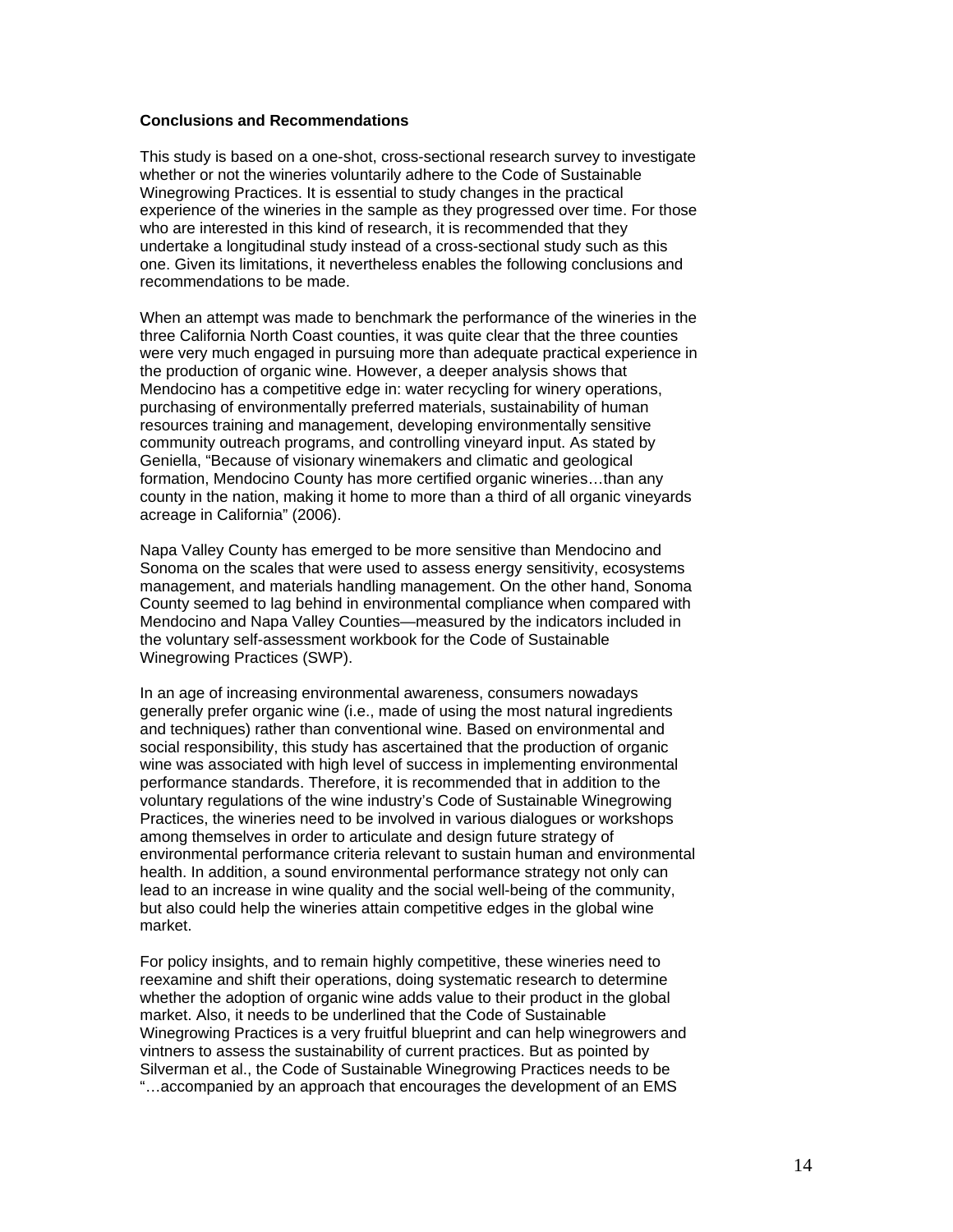and the cultivation of a more pervasive environmentally oriented organizational culture." (2005, p. 167).

### **Acknowledgements**

The author is grateful for the insightful and challenging comments of the three anonymous reviewers, who have undoubtedly improved the quality of the paper. Any errors of facts or judgment are mine alone. Also, the author would like to take the opportunity to thank Professor Murray Silverman, Department of Management, School of Business, San Francisco State University for making some of his wine survey questionnaire available to me in order to redesign the survey questionnaire for this study. Finally, the author is very grateful to Mr. John Statyon, Director of the Green MBA Program, School of Business and Leadership, Dominican University of California, for allocating a one semester research grant to Mr. Floyd Fox, Green MBA candidate, to assist me in conducting telephone and person-to-person interviews of the respondents included in my stratified sample.

# **References**

- Berkhout, F. (2002). Corporate Environmental Performance. *The Royal Society of Chemistry*, No. 17, pp. 161-184.
- Block, S. "There May be More Confusion Over the Word 'Organic' in Relation to Wine Than Virtually Any Other." [<http://www.beveragebusiness.com/](http://www.beveragebusiness.com/)> (Retrieved December 16, 2006).
- Bouchard, F. (2002). "Sustainable Winegrowing Marks a Return to Traditional Husbandry of the Soil." <hhtp://www.beveragebusiness.com/bbcontent/art-arch/bouchard0503.html> (Retrieved December 16, 2006).
- Borderlon, B. (1997). "Preplant Cover Crops Affect Weed and Vine Growth for First-Year Vineyards." *HortScience*, 32, 1040-1043.
- Chappman, C. (February 2006). "What You Need to Know About Organic." University of California At Berkeley, Wellness Letter. 22(5), pp. 1-2.
	- Cox, J. (2000). "Organic Winegrowing Goes Mainstream." <[http://www.thewinernews.com/augsep00/cover.htm>](http://www.thewinernews.com/augsep00/cover.htm) (Retrieved December 30, 2006).
- Crescimanno, M. et al. (2002). "The Production and Marketing of Organic Wine in Sicily." *British Food Journal*, 104, pp. 3-5.
- Davidson, W.N. and Worrell, D. L. (2001). "Regulatory Pressure and Environmental Management Infrastructure and Practices," *Business and Society,* 40, pp. 315-342.
- Dillon, P. and Fischer, K. (1992). *Environmental Management in Corporations: Methods and Motivations*, Boston, Massachusetts: Center for Environmental Management, Tufts University.
- Dlott, J. et al. (2002). *The Code of Sustainable Winegrowing Practices,* San Francisco, CA: Wine Institute and California Association of Winegrape Growers.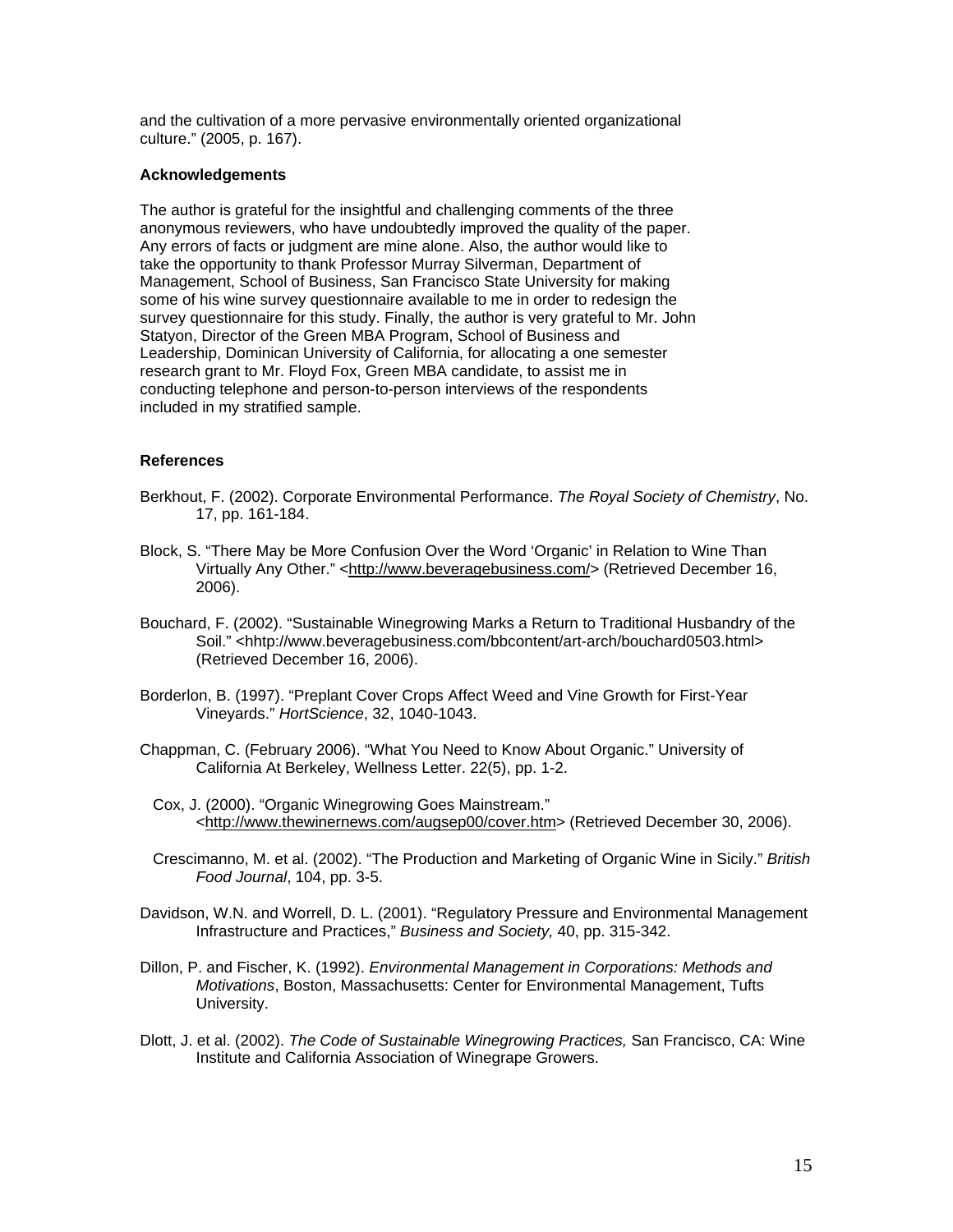- Dlott, J. et al. (2002). "Chapter 1: Introduction." Wine Institute and California Association of Winegrape Growers. pp. 1-3.
- Doppenberg, J. (2002). *California's Wine Country*. Guilford, Conn.: Insiders' Guide.
- Dutel, G.H. (1990). "The Viticultural and Oenological Aspects of Organic Wine." *Journal of Wine Research* 1:3. See also <[http://webebscohost.com/>](http://webebscohost.com/) (Retrieved January 17, 2007).
- Gale, T. (2006). "Brandy Wines and Brandy Spirits," *Encyclopedia of American Industries.* http://galenet.galegroup.com/servlet/BCRC. (Retrieved December 2, 2006).
- Geniella, M. (November 2006). "Mendocino County Leads Nation in Acreage Devoted to Grapes Grown Using Certified Process." <<http://www.freywine.com/> >. (Retrieved December 30, 2006).
- Goode, J. (2005). *The Science of Wine.* Los Angeles: University of California Press, p. 210.
- Hammond, A. et al. (1995). "Environmental Indicators: A Systematic Approach to Measuring and Reporting on Environmental Performance." *World Resources Institute*, pp. 1-3.
- Huinac, J. and Timmins, E. (2006). Organic and Sustainable Viticulture in Northern California. Unpublished a term paper to fulfill the requirements of Bus 3016: Sustainable Development, Dominican University of California.
- ISO Management Systems, ISO 9000 and ISO 14000 In Brief. <[http://www.iso.org/iso/en/iso9000-14000/understand/in brief.html](http://www.iso.org/iso/en/iso9000-14000/understand/in%20brief.html)> (Retrieved December 22, 2006).
- Lawrence, A.T and Morell, D. (1995). "Leading-Edge Environmental Management: Motivation, Opportunity, Resources and Processes," *Research in Corporate SocialPerformance and Policy*, Supplement 1, pp. 99-126.
- Napa Valley. "Protecting Our Environment The Napa Green Program." <[http://www.napavintners.com/community/comm\\_greencert.asp](http://www.napavintners.com/community/comm_greencert.asp)> (Retrieved December 24, 2006).
- Napa Valley: Member Wineries of the Napa Valley Vintners. <http://www.napavintners.com/wineries/Wine\_Results/napa\_valley\_wineries\_members.a sp> (Retrieved December 18, 2006).
- Ohmart, Cliff. (September 2002). "Vineyard Views-Code of Sustainable Winegrowing Workbook-Statistical Data Included." <http://www.findarticles.com/p/articles/mi\_m3488/is [\\_9\\_83/ai\\_92043586/print>](http://www.findarticles.com/p/articles/mi_m3488/is%20_9_83/ai_92043586/print) (Retrieved December 16, 2006).
- Paulish, B. (October 2004). "Wine Industry Sustainable Farming Program Beats Goals." *Grape Times,* pp. 1-6.
- Robin, Renee I (April 2006). "Defining Organic Practices for Wine and Grapes." <<http://www.turi.org/content/content/view/full/370>> (Retrieved January 1, 2007).
- Riegler, J. et al. (2006). Sustainable Success: A Study of Sustainable Vineyards and Organic Wineries. Unpublished a term paper to fulfill the requirement of BUS3016: Sustainable Development, Dominican University of California.